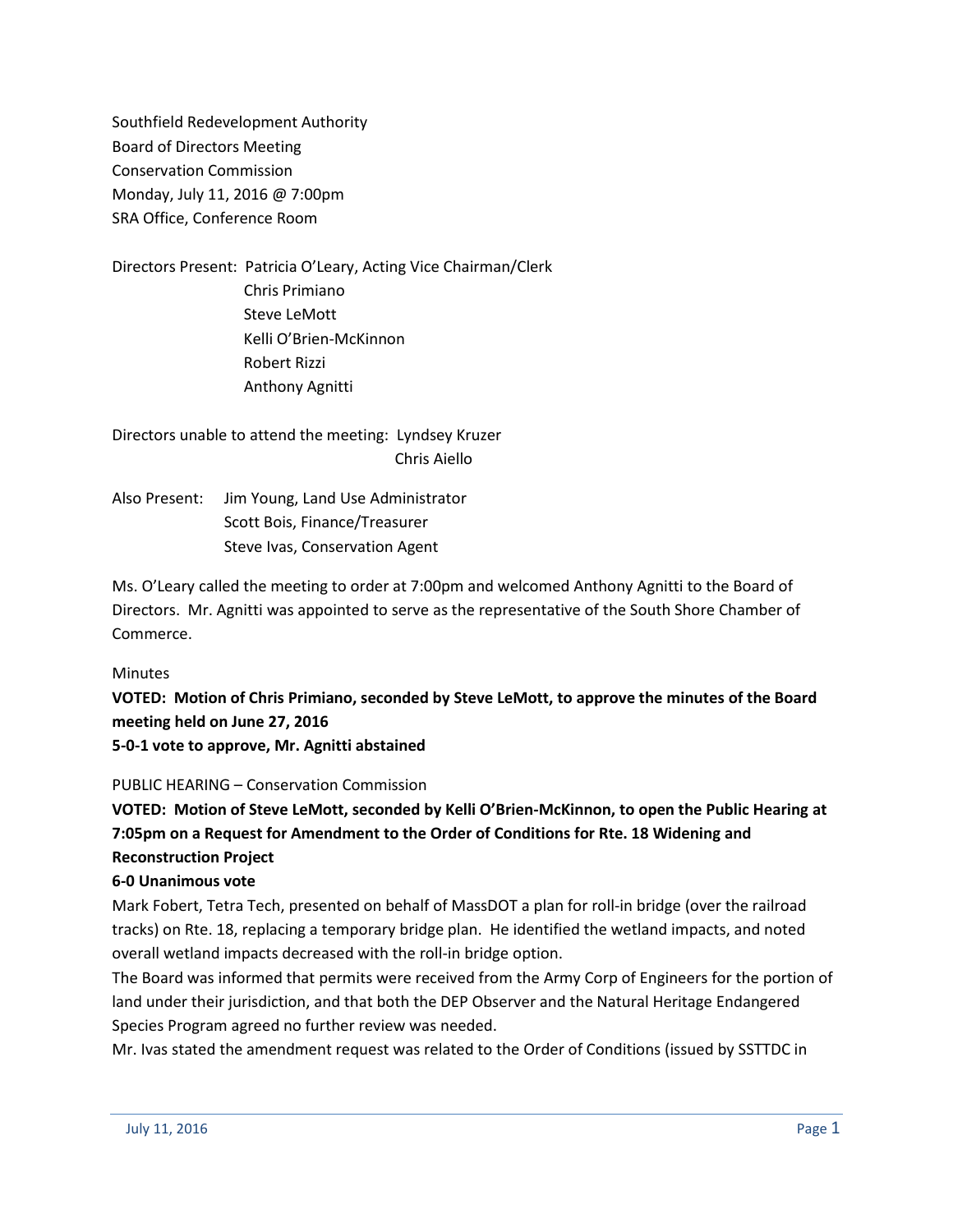2014) for the entire Rte. 18 widening and reconstruction project, and that no additional special conditions were needed.

Brian Ackley, Tetra Tech, indicated that the Rte. 18 project would most likely be advertised in Sept. 2016 with construction starting in late spring 2017. Completion of the entire Rte. 18 Improvement Project (including relocation of all the utility poles) could take up to 4+ years.

The Board was informed that boring beneath the railroad tracks for underground utilities was not feasible. A discussion ensued on the three separate watersheds located within the borders of the former NAS.

## PUBLIC COMMENTS

Mr. Gallahue, South Weymouth, was informed that the land takings for the Rte. 18 Improvement Project would be complete before construction began.

Mr. Galluzzo, East Bridgewater, was informed that the Rte. 18 Improvement Project would have no impact on the TACAN Outfall.

**VOTED: Motion of Steve LeMott, seconded by Robert Rizzi, to close the Public Hearing at 7:25pm 6-0 Unanimous vote**

Board Measure 16-035

**VOTED: Motion of Chris Primiano, seconded by Kelli O'Brien-McKinnon, to approve the Request for Amendment to Order of Conditions dated June 8, 2016 (DEP File #SE 353-1) and to issue an Amended Order of Conditions, as presented**

**6-0 Unanimous vote**

## LIFOC Alterations Request – Market Street Project

Mr. Young reviewed LStar's (previously approved) Market Street plan, and that portion of NAVY property under LIFOC that required written approval before work can begin. The alterations request presented to the Board was similar in form to the request submitted for the East/West Parkway Extension project. Discussion ensued on NAVY's potential special work conditions. Board Measure 16-036

**VOTED: Motion of Steve LeMott, seconded by Robert Rizzi, that the Board of Directors approve the proposed Alterations Request to the NAVY for LStar's Market Street Project 6-0 Unanimous vote**

## Status Reports

Agreement Workgroup – there was no new update at this time.

Water and Sewer Workgroup – Mr. Young noted the TOW Water/Wastewater Agreement was extended.

Parkway and NAVY Workgroup – Mr. Young noted the Parkway Extension Notice to Proceed was pending.

Master Plan Workgroup – Ms. O'Brien-McKinnon noted the next meeting would be August  $2^{nd}$  @ 4pm, and Mr. Agnitti voiced interest in attending the Master Plan meeting.